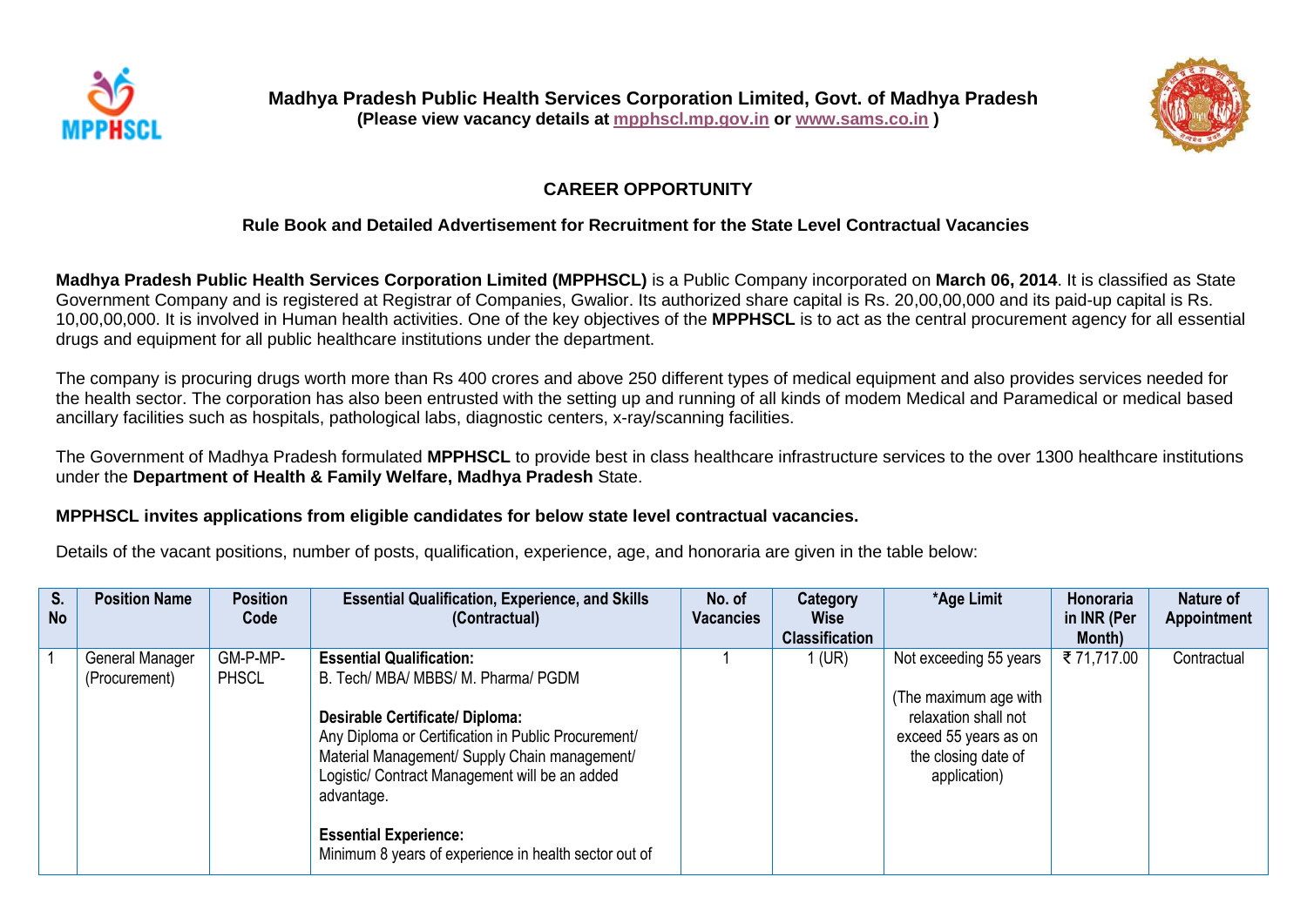|                                | Code                     |                                                                                                                                                                                                                                                                                                                                                                                                                                                                                                                                                                                                                                                                                                                                                                                                                                                                                                                            | <b>Vacancies</b>                                                                        | <b>Wise</b>           |                                                                                                                                         | in INR (Per | <b>Appointment</b> |
|--------------------------------|--------------------------|----------------------------------------------------------------------------------------------------------------------------------------------------------------------------------------------------------------------------------------------------------------------------------------------------------------------------------------------------------------------------------------------------------------------------------------------------------------------------------------------------------------------------------------------------------------------------------------------------------------------------------------------------------------------------------------------------------------------------------------------------------------------------------------------------------------------------------------------------------------------------------------------------------------------------|-----------------------------------------------------------------------------------------|-----------------------|-----------------------------------------------------------------------------------------------------------------------------------------|-------------|--------------------|
|                                |                          | (Contractual)                                                                                                                                                                                                                                                                                                                                                                                                                                                                                                                                                                                                                                                                                                                                                                                                                                                                                                              |                                                                                         | <b>Classification</b> |                                                                                                                                         | Month)      |                    |
|                                |                          | which at least 5 years of experience in public<br>procurement of health sector goods and services<br><b>Desirable Skills:</b><br>(1) Extensive knowledge of purchasing methods and<br>systems<br>(2) In-depth understanding of procurement of drugs and<br>medical equipment<br>(3) Knowledge of Materials Management, Supply Chain<br>and Contract Management<br>(4) Good knowledge and experience in price negotiation<br>and finalization of contracts<br>(5) Exposure to Vendor Management Practices.<br>Knowledge of various material acquisition processes                                                                                                                                                                                                                                                                                                                                                           |                                                                                         |                       |                                                                                                                                         |             |                    |
| General Manager<br>(Logistics) | GM-L-MP-<br><b>PHSCL</b> | <b>Essential Qualification:</b><br>B. Tech/ MBA/ MBBS/ M. Pharm/ PGDM<br><b>Desirable Certificate/ Diploma:</b><br>Any Diploma or Certification in / Material Management/<br>Supply Chain management/ Logistics will be an added<br>advantage.<br><b>Essential Experience:</b><br>(1) Minimum 8 years of experience in Supply Chain<br>Management/ Logistic Management/ Material<br>Management out of which at least 5 years of experience<br>must be in health sector goods.<br>(2) Work experience on logistic MIS is essential<br>(3) Candidate should have experience in inventory<br>planning, purchase, forecasting, based on analysis of<br>inventory carrying costs and seasonality of demands<br>(4) Experience in negotiations with vendors providing<br>Logistics, experience of handling people independently<br>in any organization<br><b>Essential Skills</b><br>(1) Candidate should have strong analytical | $\overline{1}$                                                                          | $1$ (UR)              | Not exceeding 55 years<br>(The maximum age with<br>relaxation shall not<br>exceed 55 years as on<br>the closing date of<br>application) | ₹71,717.00  | Contractual        |
|                                |                          |                                                                                                                                                                                                                                                                                                                                                                                                                                                                                                                                                                                                                                                                                                                                                                                                                                                                                                                            | (6) Good Communication on MS Office and MIS<br>communications and organizational skills |                       |                                                                                                                                         |             |                    |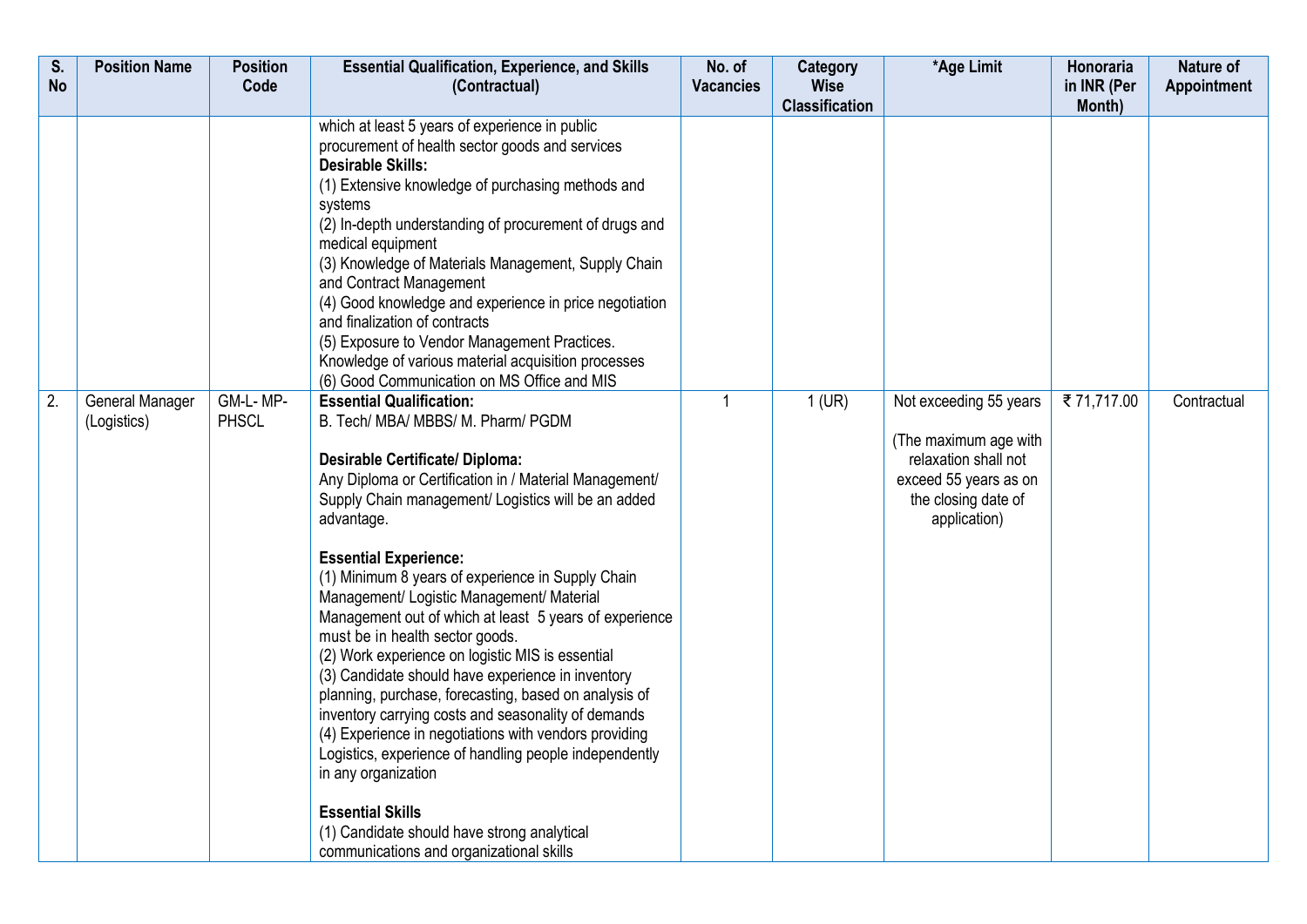| S.<br><b>No</b> | <b>Position Name</b>     | <b>Position</b><br>Code | <b>Essential Qualification, Experience, and Skills</b><br>(Contractual)                                                                                                                                                                                                                                                                                                                                                                                                                                                                                                                                                                                                                                                                                                   | No. of<br><b>Vacancies</b> | Category<br><b>Wise</b><br><b>Classification</b> | *Age Limit                                                                                                                                                                                                 | Honoraria<br>in INR (Per<br>Month) | Nature of<br>Appointment |
|-----------------|--------------------------|-------------------------|---------------------------------------------------------------------------------------------------------------------------------------------------------------------------------------------------------------------------------------------------------------------------------------------------------------------------------------------------------------------------------------------------------------------------------------------------------------------------------------------------------------------------------------------------------------------------------------------------------------------------------------------------------------------------------------------------------------------------------------------------------------------------|----------------------------|--------------------------------------------------|------------------------------------------------------------------------------------------------------------------------------------------------------------------------------------------------------------|------------------------------------|--------------------------|
|                 |                          |                         | (2) Good Command on MS-Office and MIS                                                                                                                                                                                                                                                                                                                                                                                                                                                                                                                                                                                                                                                                                                                                     |                            |                                                  |                                                                                                                                                                                                            |                                    |                          |
| 3               | Manager<br>(Procurement) | M-P-MP-<br><b>PHSCL</b> | <b>Essential Qualification:</b><br>B. Tech/ B. Pharma/ PG Degree (Procurement/<br>Operations/ Material Management/ Supply Chain<br>Management/ Logistics)/ MBA/PGDM<br><b>Desirable Certificate/ Diploma:</b><br>Any Diploma or Certification in Public Procurement/<br>Material Management/ Supply Chain management/<br>Logistics will be an added advantage.<br><b>Essential Experience:</b><br>(1) Minimum 5 years of post-qualification experience in<br>procurement management, out of which 3 years should<br>be health sector related to procurement of drugs/<br>equipment/ consumables<br>(2) Experience in Tendering/ Bill Processing and<br>vendor management<br><b>Essential Skills:</b><br>Should be well versed in contract Law and Contract<br>management. |                            | $(1)$ ST                                         | 18-45 Years                                                                                                                                                                                                | ₹ 67,300.00                        | Contractual              |
| 4               | Manager<br>(Logistics)   | M-L-MP-<br><b>PHSCL</b> | <b>Essential Qualification:</b><br>B. Tech/ B. Pharma/ PG Degree (Procurement/<br>Operations/ Material Management/ Supply Chain<br>Management/ Logistics) /MBA/PGDM<br><b>Desirable Certificate/ Diploma:</b><br>Any Diploma or Certification in Public Procurement/<br>Material Management/ Supply Chain management/<br>Logistics will be an added advantage.<br><b>Essential Experience:</b><br>Minimum 5 years of post-qualification experience in<br>logistics management out of which of which 3 years<br>should be in health sector.<br><b>Essential Skills:</b>                                                                                                                                                                                                    | $\overline{1}$             | $1$ (UR)                                         | 18-40 Years<br>(Note- 5 years age<br>relaxation for SC, ST,<br>OBC, Government/<br>Nigam/Mandal/Autonom<br>ous org.employees /<br>Nagar Sainik/<br>Handicapped/<br>Women's' (Unreserved/<br>reserved etc.) | ₹ 50,000.00                        | Contractual              |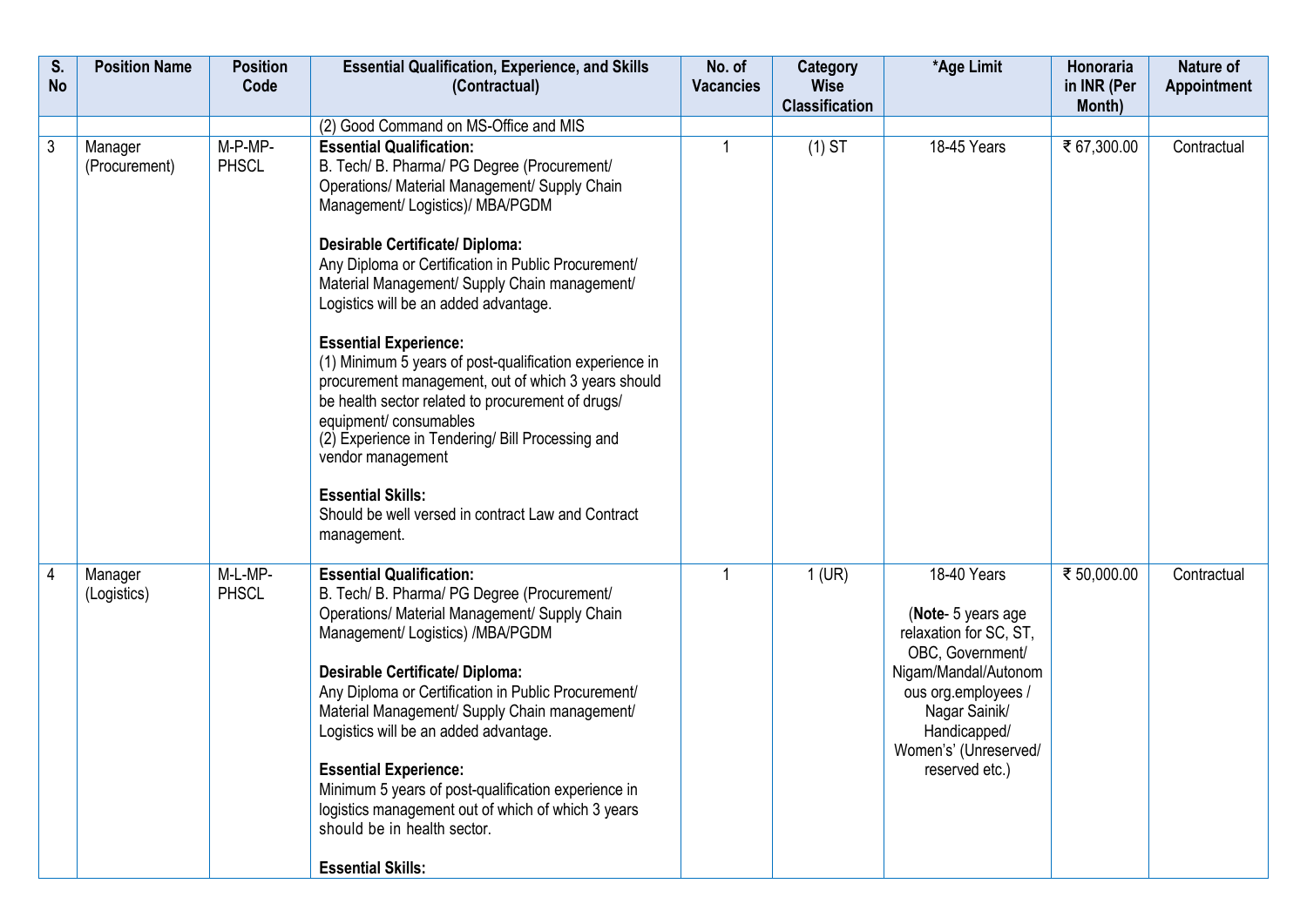| S.<br><b>No</b> | <b>Position Name</b>               | <b>Position</b><br>Code   | <b>Essential Qualification, Experience, and Skills</b><br>(Contractual)                                                                                                                                                                                                                                                                                                                                                                                                                                                                                                                                                                                                                                                                                                                                                                                                                                                                                                                                                                                                                        | No. of<br><b>Vacancies</b> | Category<br><b>Wise</b><br><b>Classification</b> | *Age Limit                                                                                                                                                                                                                     | Honoraria<br>in INR (Per<br>Month) | Nature of<br><b>Appointment</b> |
|-----------------|------------------------------------|---------------------------|------------------------------------------------------------------------------------------------------------------------------------------------------------------------------------------------------------------------------------------------------------------------------------------------------------------------------------------------------------------------------------------------------------------------------------------------------------------------------------------------------------------------------------------------------------------------------------------------------------------------------------------------------------------------------------------------------------------------------------------------------------------------------------------------------------------------------------------------------------------------------------------------------------------------------------------------------------------------------------------------------------------------------------------------------------------------------------------------|----------------------------|--------------------------------------------------|--------------------------------------------------------------------------------------------------------------------------------------------------------------------------------------------------------------------------------|------------------------------------|---------------------------------|
|                 |                                    |                           | Good Command on MS Office.                                                                                                                                                                                                                                                                                                                                                                                                                                                                                                                                                                                                                                                                                                                                                                                                                                                                                                                                                                                                                                                                     |                            |                                                  |                                                                                                                                                                                                                                |                                    |                                 |
| $\overline{5}$  | Deputy Manager<br>(Pharmaceutical) | DM-PH-MP-<br><b>PHSCL</b> | <b>Essential Qualification:</b><br>B. Pharma / M. Pharma/ B.Sc. Pharmacology<br><b>Essential Experience:</b><br>Minimum 3 years of post-qualification experience in<br>procurement of drugs and other pharmaceutical<br>products, preferably in public sector.<br><b>Essential Skills:</b><br>Good Command on MS Office.                                                                                                                                                                                                                                                                                                                                                                                                                                                                                                                                                                                                                                                                                                                                                                       | -1                         | 1(ST)                                            | <b>18-45 Years</b>                                                                                                                                                                                                             | ₹ 52,782.00                        | Contractual                     |
| $6\,$           | Sr. Pharmacist                     | SPH-MP-<br><b>PHSCL</b>   | B. Pharma with minimum of 4 years of experience in<br>procurement of drugs and other pharmaceutical/ medical<br>products/relevant experience in public sector/private<br>sector/ any reputed organization<br><b>OR</b><br>D. Pharma with minimum of 6 years of experience in<br>procurement of drugs and other pharmaceutical/ medical<br>products/relevant experience in public sector/private<br>sector/ any reputed organization<br><b>OR</b><br>M. Pharma with minimum of 2 years of experience in<br>procurement of drugs and other pharmaceutical/ medical<br>products/relevant experience in public sector/private<br>sector/ any reputed organization<br><b>OR</b><br>Post-Graduate in Pharmaceutical Management with<br>Pharmaceutical background with minimum 2 years of<br>experience in procurement of drugs and other<br>pharmaceutical/ medical products/ relevant experience in<br>public sector/ private sector/ any reputed organization.<br>An approved / registered pharmacist under the<br>Pharmacy Act 1948.<br>Experience in goods storage and distribution practices in | $\overline{1}$             | $1$ (UR)                                         | 18-40 Years (for<br>unreserved)<br>(Note- 5 years age<br>relaxation for SC, ST,<br>OBC, Government/<br>Nigam/Mandal/Autonom<br>ous org.employees /<br>Nagar Sainik/<br>Handicapped/<br>Women's' (Unreserved/<br>reserved etc.) | ₹42,700.00                         | Contractual                     |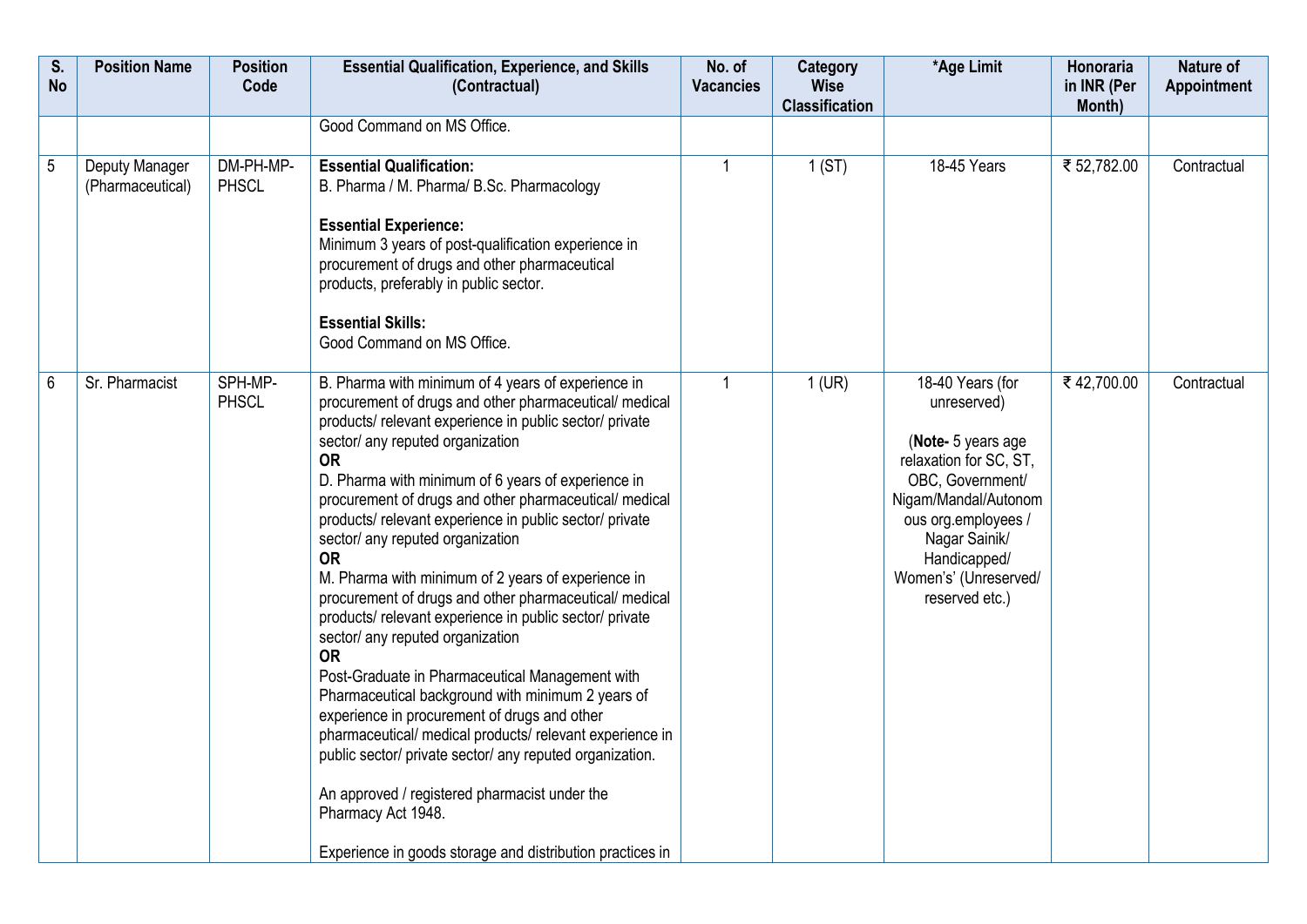| S.<br><b>No</b> | <b>Position Name</b> | <b>Position</b><br>Code | <b>Essential Qualification, Experience, and Skills</b><br>(Contractual)                                                                                                                         | No. of<br><b>Vacancies</b> | Category<br><b>Wise</b><br><b>Classification</b> | *Age Limit | Honoraria<br>in INR (Per<br>Month) | Nature of<br><b>Appointment</b> |
|-----------------|----------------------|-------------------------|-------------------------------------------------------------------------------------------------------------------------------------------------------------------------------------------------|----------------------------|--------------------------------------------------|------------|------------------------------------|---------------------------------|
|                 |                      |                         | accordance with GMP Regulations.<br>Exposure in handling regulatory audits on store /<br>warehouse distribution functions of Pharmaceutical<br>Organization in accordance with GMP regulations. |                            |                                                  |            |                                    |                                 |

**Online Submission of Application Starts from: 01.12.2021.**

# **The Last Date of Submission of Online Application: 21.12.2021** at **11:59:59 PM.**

# **NOTES:**

(1) Vacancies shall be subject to the State reservation policy of Madhya Pradesh;

(2) Candidates of Madhya Pradesh state who are claiming reservation in their respective category (OBC, SC, ST, PWD, EWS, etc.) must submit the Cast and/ or requisite Certificate along with permanent residential proof in the prescribed format issued by the competent authority. Candidate having domicile of other states will be treated under the Un-reserved category;

(3) The appointment will be purely on contractual basis for a period of the one-year, renewable subject to **MPPHSCL** approval and satisfactory performance. Any claim for absorption in the regular position shall not be entertained in the future;

(4) **MD**, **MPPHSCL** will have the right to suspend/cancel any application/ entire process without giving any reason;

(5) **MD, MPPHSCL** shall have the sole discretion to call the eligible candidates for the online personal interview. Minimum eligibility in terms of the ToR shall not make any candidate eligible to claim an invitation for the online personal interview**. MD, MPPHSCL** shall constitute a screening committee to further shortlist the eligible candidates on set criteria/ matrix in the ratio of **1:10 ratio** for the Online Personal Interview against each vacancy (**Please refer to Annexure-A for Scoring Matrix under Selection Process Note**);

Note: In the event, less than 10 candidates qualify for Online Interview based on eligibility, Online Interviews may be carried out with the available number of qualified/ shortlisted candidates.

(6) In case of a tie in between the two candidates, preference shall be given as per the details mentioned below in descending order

(i) Preference shall be given to an elder candidate;

(ii) Even if tie persist in the case of date of birth of the candidates, the candidate obtaining the highest mark in 12th/ Higher Secondary shall be given preference.

(7) If at any stage of recruitment, it is found that the candidate does not fulfill the eligibility criteria and/or that she/ he has furnished incorrect/ false information/ certificate/documents or has suppressed any material fact(s), his/her candidature will stand cancelled. The decision of the **MPPHSCL** in any matter relating to the recruitment at any stage of the recruitment process will be final and binding upon the candidates;

(8) At the time of the online document verification process prior to online personal interview, all requisite documents/ testimonial/ certificates or any other documents substantiating the claims made in the online form has to be produced. Candidates unable to provide any of the requisite documents shall be liable for the disqualification;

(9) Selected candidate needs to submit a medical certificate which shall be validated by the District Medical Board before the joining of the candidate;

(10) Any candidate against whom a criminal case is considered in the court or has been punished by the court will be disqualified (will not be eligible);

(11) Only post qualification experience shall be considered for all the above-mentioned positions;

(12) Only post-registration experience shall be considered for the positions having essential criteria of registration with respective councils.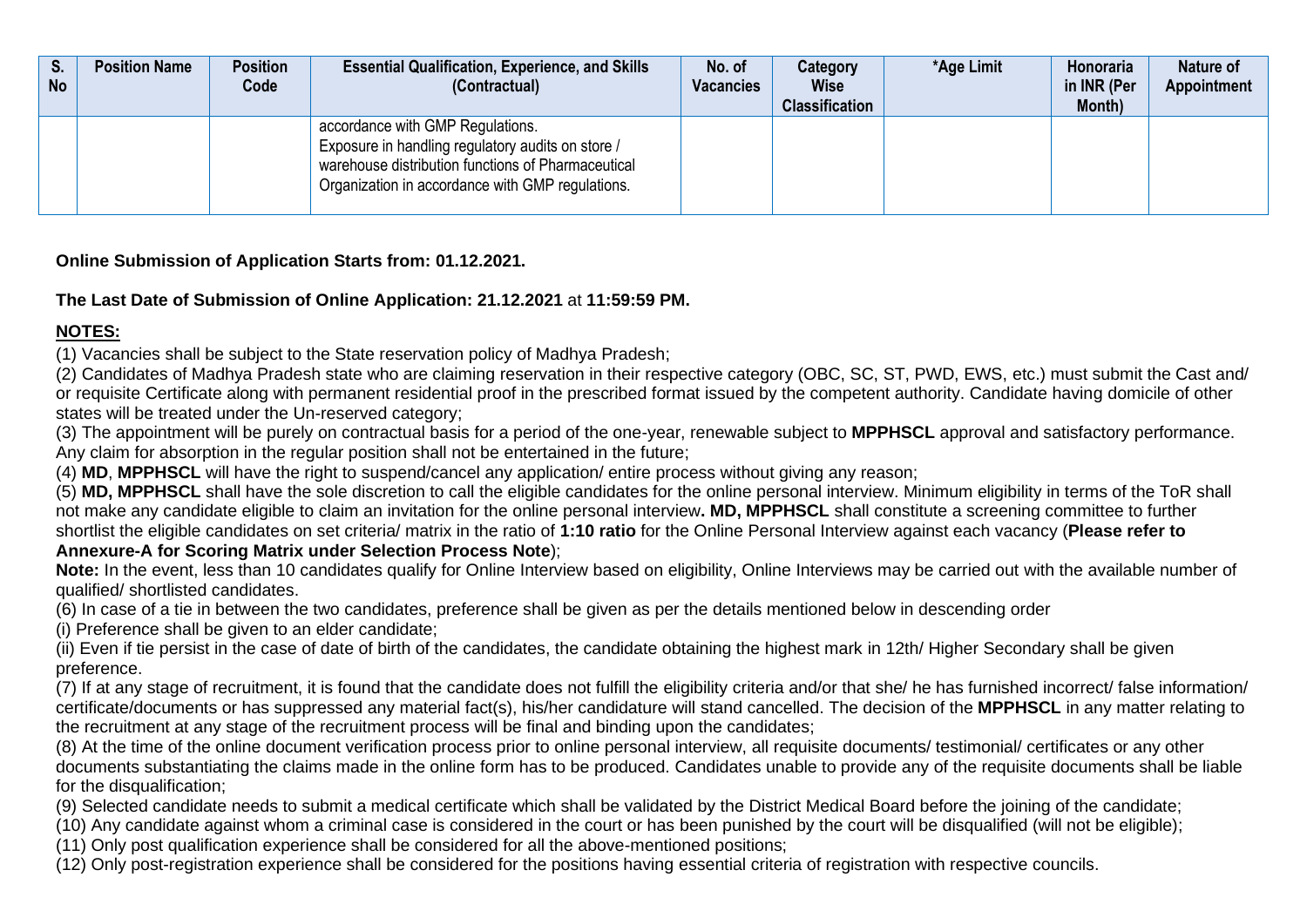(13) Only full-time course shall be considered for the above qualifications;

(14) In the case of CGPA/ GPA, applicants shall provide marks details in percentage at the time of filling the online form and documentary proof for the basis of calculation of percentage shall be produced whenever it is required. If the applicant fails to present above, supporting documents s/he shall be liable for the disqualification/ cancellation of her/ his candidature;

(15) Please note the **21.12.2021**, **the last date of submission of online application,** shall be considered for computing age, qualification, experience, registration etc.;

(16) Number of Position can vary as per the requirement of **MPPHSCL;**

(17) Request for change or correction of any information shall not be entertained once online form is submitted. However, after the announcement of the screening outcome, if there is any query regarding the screening outcome and their status; Candidates shall be given 2-4 days (depending upon **MPPHSCL** approval) to raise their query. The screening committee shall reply to the candidates' queries within 5 working days of receipt of the query on the online module created for the same. Based on the conclusion of the screening committee, the screening remark of a candidate may change;

(18) Any dispute pertaining to the above recruitment process shall be under the jurisdiction of Madhya Pradesh.

**Director (Finance & Administration) MPPHSCL**

**(Managing Director) MPPHSCL**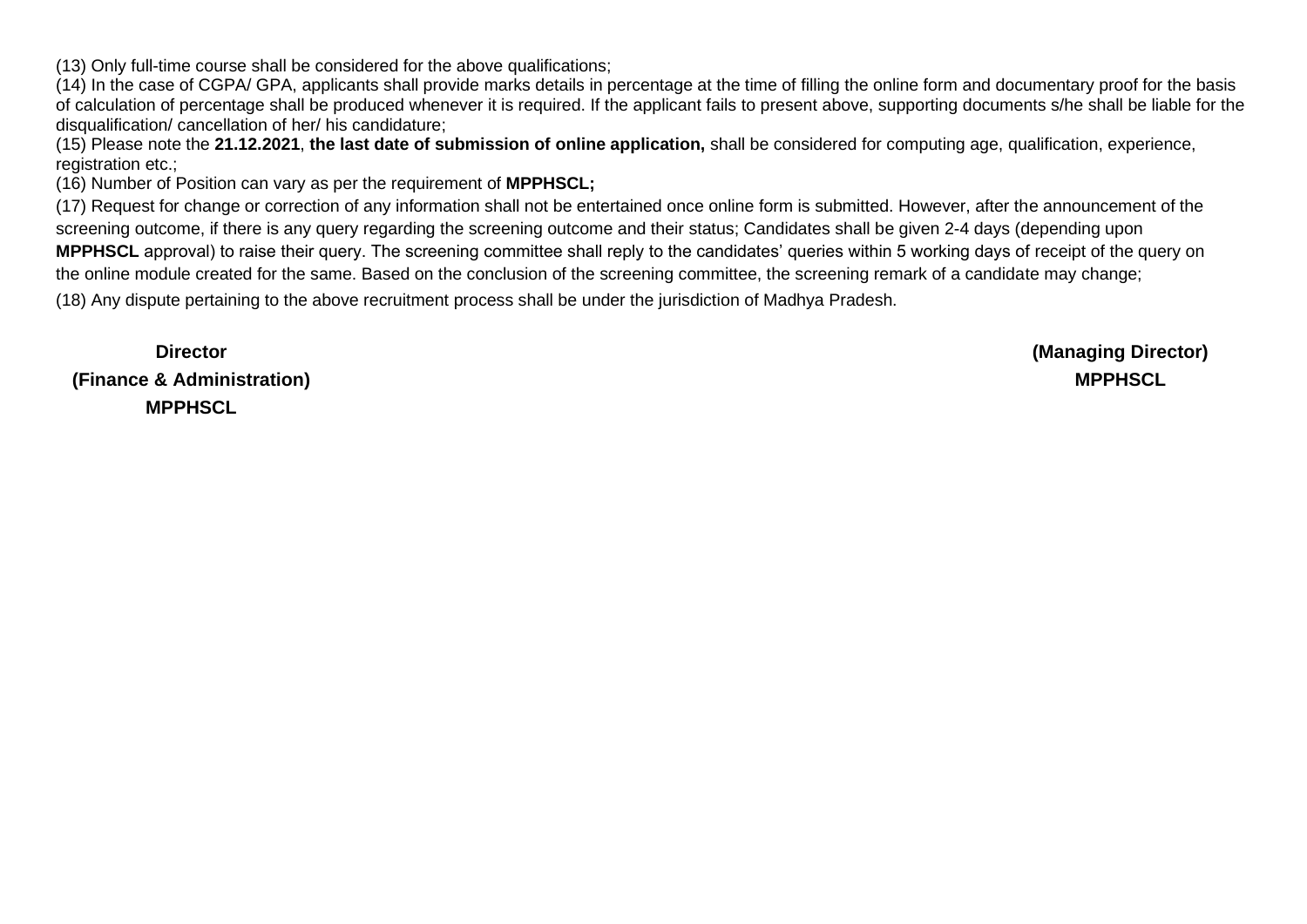#### **Selection Process Note Madhya Pradesh Public Health Services Corporation Limited (MPPHSCL)**, **Madhya Pradesh, 2021**

For the selection and deployment of the candidates for the above-mentioned positions under **Madhya Pradesh Public Health Services Corporation Limited (MPPHSCL)**, Madhya Pradesh, the **MPPHSCL** shall follow the below-given selection process.

#### **1. Scrutiny of Applications (on Minimum Eligibility Criteria):**

The scrutiny of applications, received through online mode (Please note applications received through any other mode shall not be accepted), shall be done on the minimum eligibility criteria as advertised, and the list of eligible candidates shall be prepared. Once the list of eligible candidates is prepared, a merit list shall be prepared to further shortlist the eligible candidates on set criteria/ matrix in the ratio of 1:10\* for the Online Personal Interview against each vacancy.

### **2. Preparation of Merit List:**

Position wise merit list shall be generated, using the below-given scoring matrix (**Please refer to Annexure-A**), as per the above-mentioned ratio against each vacancy for the further selection process.

\*In the event, less than 10 candidates qualify for Online Interview based on eligibility, Online Interviews may be carried out with the available number of qualified/ shortlisted candidates.

**Note:** In case of a tie in between the two candidates, preference shall be given as per the details mentioned below in descending order

(i) Preference shall be given to an elder candidate;

(ii) Even if tie persist in the case of date of birth of the candidates, the candidate obtaining the highest mark in 12th/ Higher Secondary shall be given preference

#### **3. Online Document Validation:**

Once the merit list is prepared, using the above-approved scoring matrix**,** scanned original documents of the candidates shortlisted for Online Personal Interviews, as per the merit rank and the above-mentioned interview ratio shall be validated with the information mentioned filled by the candidates in the online application form based on which they have been shortlisted for the position.

Candidates unable to produce any of the requisite documents within the stipulated timeline or if it gets ascertained that documents produced are forged irrespective of the time elapsed, they shall be liable for the disqualification for the position immediately or as an when discovered.

In case, if any candidate in the merit list as per ratio mentioned above fails to provide/produce any of the requisite documents which shall lower her/his merit marks, in such a scenario the next candidate as per the merit rank shall be deemed to be eligible for a video interview, subject to the successful completion of the online document validation.

After the completion of the online document validation process of the candidates shortlisted for online video interviews, the invitation for online video interview shall be sent as per scheduled interview date and time.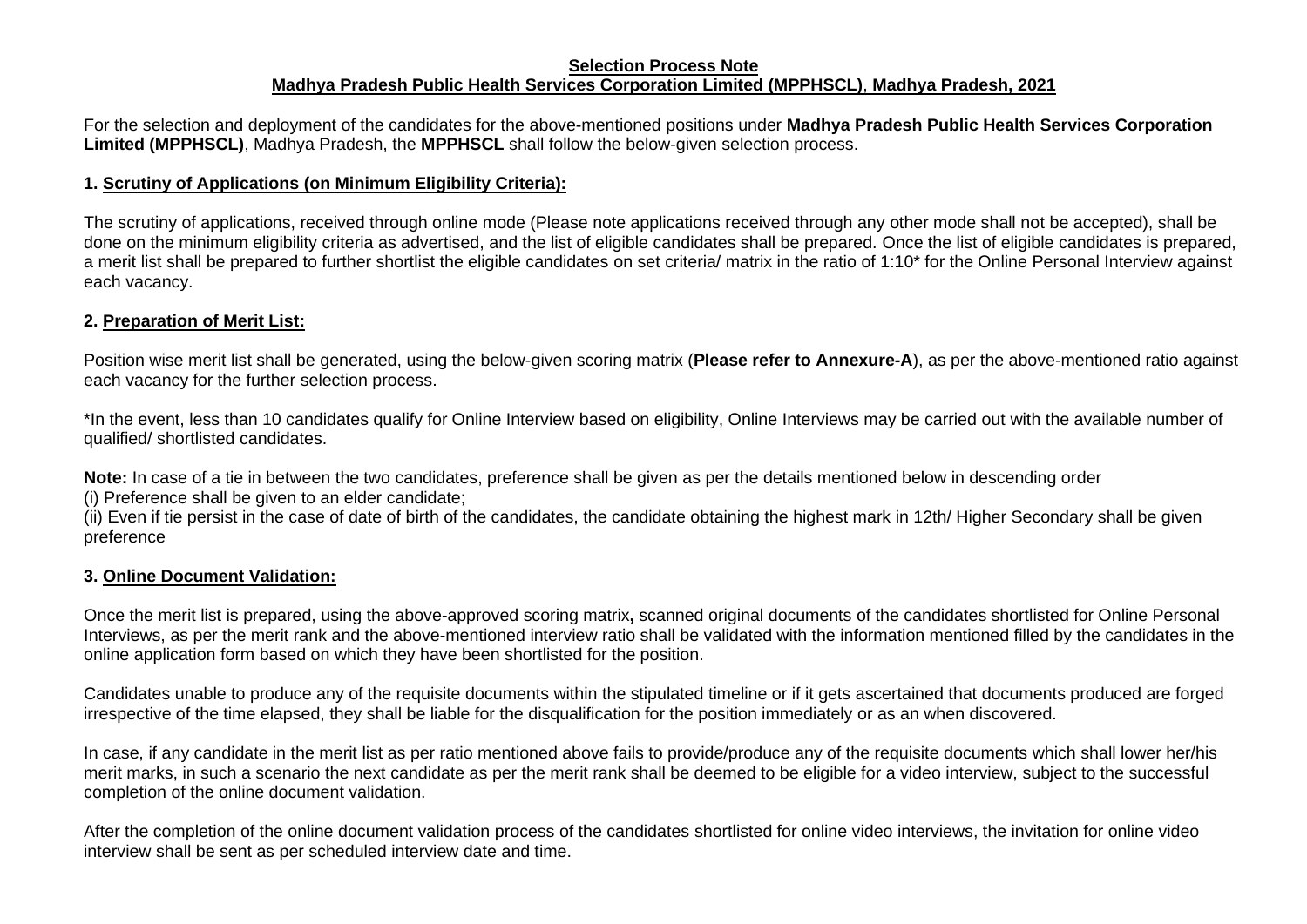#### **4. Online Personal Interview:**

Online video interviews shall be organized as per the scheduled date and time.

After the successful completion of the Online Video Interviews, results shall be prepared to apply the State reservation roster, if applicable, for the final selection of the candidate.

Candidates must score the below given cut-off marks in Online Video Interviews for preparation of merit list for final selection:

#### **A) 33% for Un-Reserved** and **B) 24% for ST**

#### **Note:**

In case of a tie in between the two candidates, preference shall be given as per the details mentioned below in descending order

(i) Preference shall be given to an elder candidate;

(ii) Even if tie persist in the case of date of birth of the candidates, the candidate obtaining the highest mark in 12th/ Higher Secondary shall be given preference

#### **5. Declaration of the Result:**

The interview result shall be declared on **MPPHSCL** and **SAMS** website and offer letter shall be issued to the selected candidates by **MPPHSCL**. **SAMS** shall coordinate with selected candidates for the joining process.

**Director (Finance & Administration) MPPHSCL**

**(Managing Director) MPPHSCL**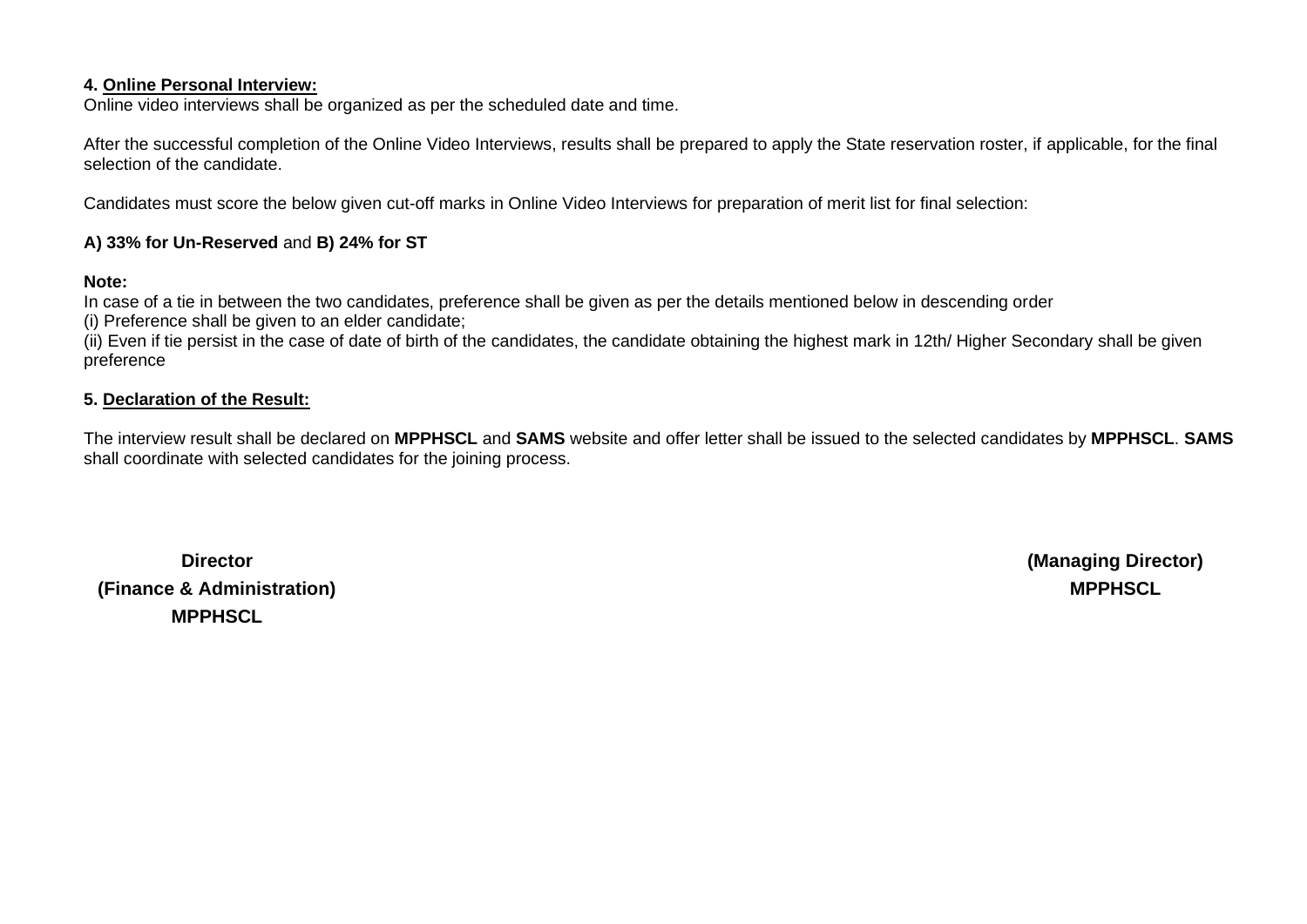|                                  |                            |                      |                                                                                                                                                                       |                                 | <b>SCORING MATRIX (MPPHSCL Recruitment), 2021</b><br><b>Annexure A</b><br>(For Preparing the Merit-list for Online Personal Interview)                                                                                                                                                                                                                                                                                                                                                                                                                                                                                                                                                                                                                                                                                                                                                                                                                                                                                                                                                                                                                                                                                                                                                                                                                                                                                                                                                                                                                                                                                                                                                                                                                                           |
|----------------------------------|----------------------------|----------------------|-----------------------------------------------------------------------------------------------------------------------------------------------------------------------|---------------------------------|----------------------------------------------------------------------------------------------------------------------------------------------------------------------------------------------------------------------------------------------------------------------------------------------------------------------------------------------------------------------------------------------------------------------------------------------------------------------------------------------------------------------------------------------------------------------------------------------------------------------------------------------------------------------------------------------------------------------------------------------------------------------------------------------------------------------------------------------------------------------------------------------------------------------------------------------------------------------------------------------------------------------------------------------------------------------------------------------------------------------------------------------------------------------------------------------------------------------------------------------------------------------------------------------------------------------------------------------------------------------------------------------------------------------------------------------------------------------------------------------------------------------------------------------------------------------------------------------------------------------------------------------------------------------------------------------------------------------------------------------------------------------------------|
| $\overline{\mathsf{s}}$ .<br>No. | <b>Parameters</b>          | Max.<br><b>Marks</b> | <b>Mark% of Essential Qualification</b><br>and Additional Essential<br><b>Experience (in Months)</b>                                                                  | <b>Score</b><br><b>Obtained</b> | (Maximum Marks-100)<br><b>Description of Evaluation</b>                                                                                                                                                                                                                                                                                                                                                                                                                                                                                                                                                                                                                                                                                                                                                                                                                                                                                                                                                                                                                                                                                                                                                                                                                                                                                                                                                                                                                                                                                                                                                                                                                                                                                                                          |
|                                  | Essential<br>Qualification | 50                   | 100%                                                                                                                                                                  | 50                              | Marks shall be awarded based on candidate percentage of mark secured in completion<br>of essential qualification which is required for a position as per ToR.<br>If a candidate has secured 60% marks for her/his qualification which is essential for the<br>position as per the ToR, a total of 30 marks shall be awarded out of 50 Marks. (e.g.<br>50X60%=30 Marks)<br><b>Consideration of Essential Qualification for awarding Marks:</b><br>(a) Higher essential qualification shall be considered for awarding marks;<br>(e.g., if an essential qualification is required for any position as B.Sc. Nursing along with<br>any PG Degree, in the event of this PG Degree, shall be considered for awarding marks);<br>(b) In case Multiple essential qualifications are required for any position (e.g., MBA/<br>MSW/MA Social Sc., etc.) and candidate possesses more than one similar above<br>degree, in the event of this candidate shall be awarded the marks based on the degree<br>where s/he secured more marks in comparison to her/his other degree (But the details of<br>such course should be mentioned in the Online Form by the candidate).<br>Note:<br>a) Document validation team reserve the right for validation of Mark% of candidate<br>degree and any deviation recorded at the time Document Validation Process shall<br>disqualify the candidate;<br>(b) In the case of CGPA grading, the document validation team shall calculate the CGPA<br>in percentage based on grading for which the candidate shall produce documentary<br>proof for the basis of calculation of percentage. If an applicant fails to present the above-<br>supporting documents, he/she shall be liable for the disqualification/ cancellation of her/<br>his candidature. |
| $\overline{2}$                   | Essential<br>Experience    | 50                   | 100% Marks for Additional 200<br>Months of Essential Experience<br>[Note: No marks shall be awarded<br>on minimum number of years/<br>months on essential experience] | 50                              | Total score= 0.25 marks for each month of experience to a maximum of 50.<br>[Note: No marks shall be awarded on a minimum number of years/ months on essential<br>experience] (e.g. An Applicant has total 37 months of experience and essential<br>experience is required of 36 months, in such scenario candidate shall be awarded mark<br>for only one month, 1X0.25=0.25 Total Marks for experience criteria                                                                                                                                                                                                                                                                                                                                                                                                                                                                                                                                                                                                                                                                                                                                                                                                                                                                                                                                                                                                                                                                                                                                                                                                                                                                                                                                                                 |
|                                  | <b>Total Marks</b>         | 100                  |                                                                                                                                                                       | 100                             |                                                                                                                                                                                                                                                                                                                                                                                                                                                                                                                                                                                                                                                                                                                                                                                                                                                                                                                                                                                                                                                                                                                                                                                                                                                                                                                                                                                                                                                                                                                                                                                                                                                                                                                                                                                  |

### **Note:**

1. The above matrix shall be used for the preparation of the merit list for the further selection process (i.e. Online Personal Interviews).

2. The score obtained by candidates as per the above matrix shall not be used in the preparation of the final selection list.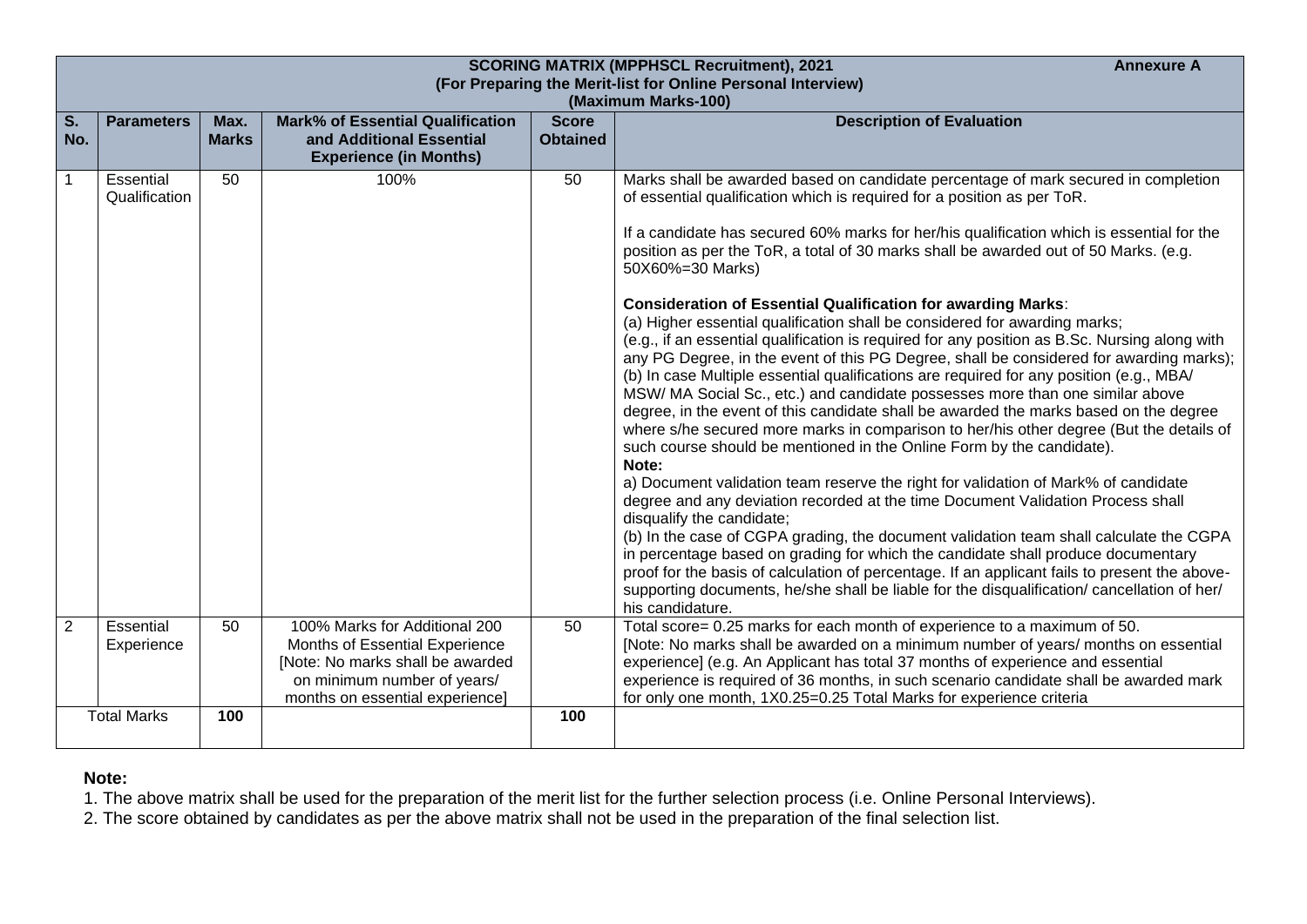## **INSTRUCTIONS FOR FILLING ONLINE APPLICATION FORM**:

Online Recruitment Application is spread over different sections designed to obtain information related to the candidate's Personal Profile, Educational Qualification, Experience, Image, Signature and Documents Upload, Preview of Application before submission and Submit Application.

Before filling up the Online Recruitment Application Form, candidates are advised to go through the relevant advertisement and other details available on [https://mpphscl.in/](http://www.nhmmp.gov.in/) and [www.sams.co.in.](http://www.sams.co.in/)

# **A. PROCEDURE AND STEPS TO BE FOLLOWED TO SUBMIT ONLINE APPLICATIONFORM**

The application will be submitted online through the URL [https://sams.co.in](https://sams.co.in/) (Online submission of application shall start from **01.12.2021)**

**STEP-1:** Click on the **"NEW REGISTRATION"** button fill-up the Registration Form.

If you are already a registered user, click on the "**ALREADY REGISTERED"** button and enter **Login ID** & **Password** to proceed.

**STEP-2:** After submission of Registration Form, candidates need to validate their registration by putting their RMN (Registered Mobile Number) as it is indicated above. Applicants are requested to keep their User ID (which is RMN) and password in safe custody.

**STEP-3:** Keep ready following documents before starting to fill the online Application Form:

- (i) Profile Image (Candidates recent photograph)
- (ii) Candidate's Signature Image
- (iii) 10<sup>th</sup> Certificate
- $(iv)$  12<sup>th</sup> Certificate
- (v) Essential Qualification Documents
- (vi) Essential Experience Documents [In case of current employment, candidates may upload their appointment letter and last three months' salary details instead of experience certificate]
- (vii) Domicile Certificate (if required)
- (viii) Caste Certiifcate (if required)
- (ix) PH Certificate (if applicabe/ required)
- (x) Other Required/ mandatory documents (As per the requirement of the position which is mentioned in the online form)

### **Note- The required/ mandatory documents should be uploaded in .jpeg, .jpg, .pdf or .png format in the relevant sections of the online application form. The maximum size of the file/photo/ documents should not exceed 1 MB.**

**STEP-4:** After successful registration, the applicant can log in to apply for the position. After login "**JOB DASHBOARD**" will be opened. The applicants can view position name, no. of vacancy, etc. "**JOB DASHBOARD**" section. (*Applicants are requested to read and understand the eligibility criteria for the post they are applying for*).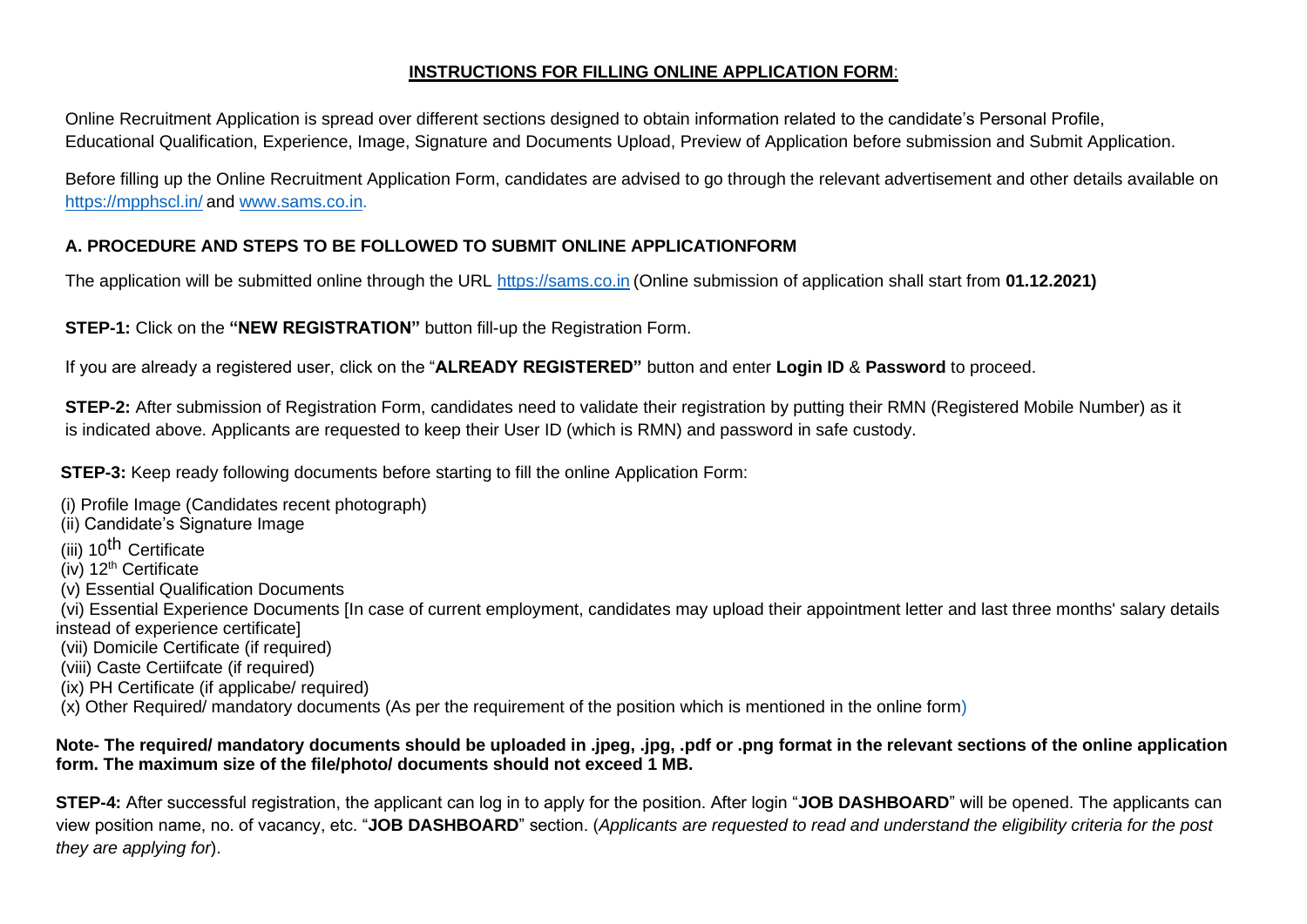**STEP-5:** Click on the "आवेदनकरें**/ Apply Now"** button to apply for the position you are eligible and wish to apply.

**STEP-6:** Once you click on the "**आवेदनकरें/ Apply Now"** button following sections will appear in the Application Form.



**STEP-7:** Please complete the **PERSONAL SECTION** and click on the "**SUBMIT & PROCEED TO NEXT"** button.

**STEP-8:** Please complete the **QUALIFICATION SECTION** and click on the "**SUBMIT & PROCEED TO NEXT**" button.

**STEP-9:** Please complete the **EXPERIENCE SECTION** and click on the "**SUBMIT & PROCEED TO NEXT**" button.

**STEP-10:** Please upload the required image and documents in the **IMAGE & DOCUMENTS SECTION** and click on the "**SUBMIT & PROCEED TO NEXT**" button.

## **FINAL STEP:**

- After filling all the details, there is a provision for reviewing the details which applicants have filled in the Application Form by clicking on the "**Preview Application**" button before final submission. The preview page will display all the details that Applicants have mentioned in his/ her application form.
- Applicants are advised to go through all the details filled for the position carefully and attentively, as, after the final submission of the application form, the applicant shall not be able to edit and/or resubmit the application again.
- Before final submission of online Application Form, applicants are required to read the declaration given on the website carefully and provide their consent on it, failing which the applicant won't be able to complete registration. The applicants must check the details carefully before final submission of the application form.
- Once Applicants are sure about the details filled by them in the application form, they can click on the "**Confirm & Submit Application**" button for the final submission of their applications.
- After successful submission of the Application Form, the applicant will receive an SMS on his/ her RMN (Registered Mobile Number) containing the application reference no, which can be used for future reference.
- Applicants can now print/download their application form for their further reference.
- Candidates are advised to take a print of this page by clicking on the **"Print"** option for their future reference.